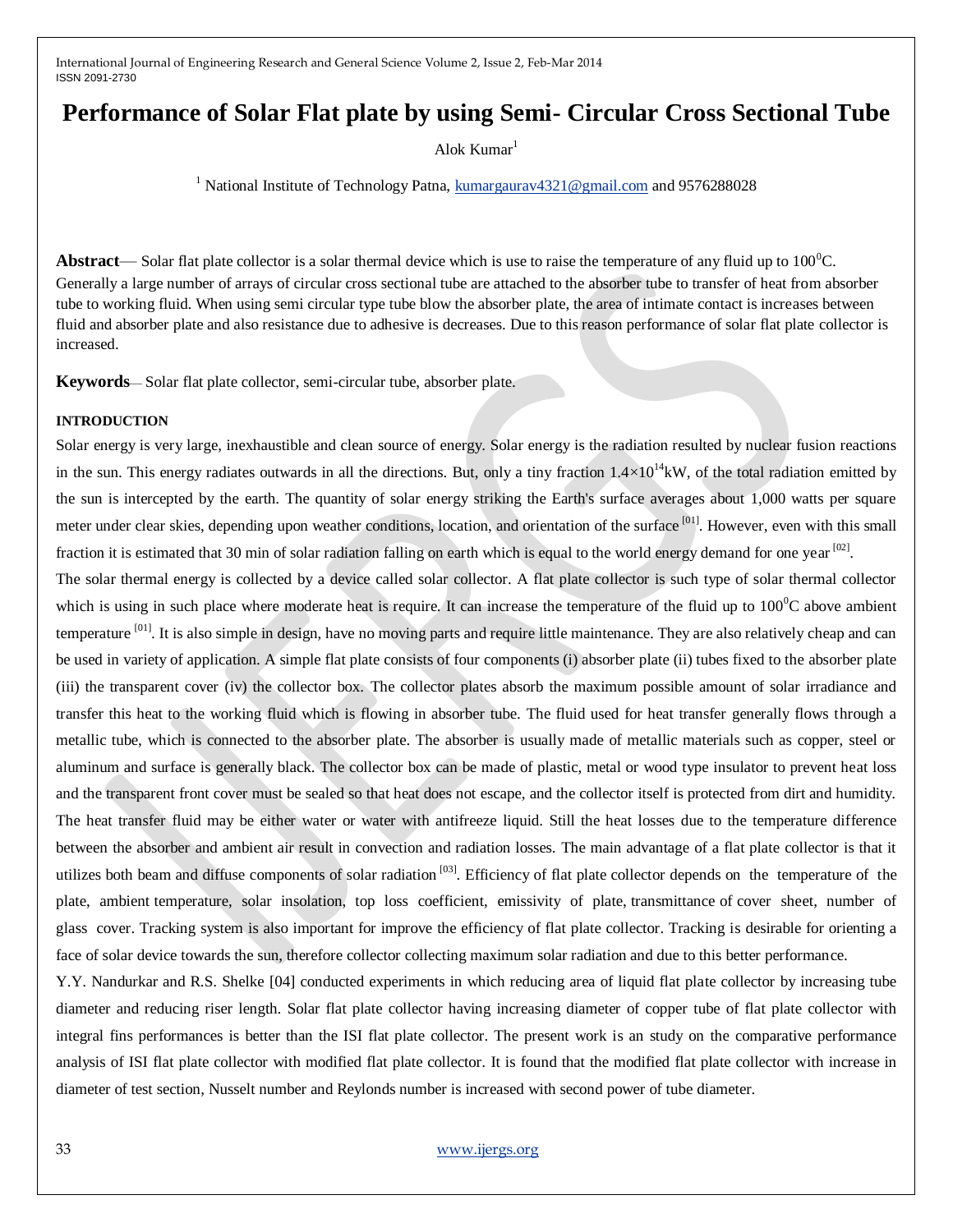Thundil Karuppa R. Raj [05] et al investigates a new solar flat plate collector which is of sandwich type. The new type of collector is the water sandwich type collector which is made by bracing two corrugated metal sheets on one another. The absorber is made of 2 sheets of GI (1 mm) with integrated canals, painted silica based black paint. The outer casing which provides mechanical strength to the equipment is insulated to reduce the heat losses from back and sides of the collector. The new collector is differ is the absence of heat carrying metallic tubes. The working fluid is made to pass through the channels that are formed when two corrugated metal sheets are braced one over another. Efficiency of the flat plate conventional is 24.17 and efficiency of the new collector is 20.19%.

Vipin Awasthi [06] et al reported the thermal performance of double glazed flat plate solar collectors with different range of design variable on top heat loss coefficient. The temperature of the absorber surface is above ambient temperature, the surface re-radiates some of the heat and it has go back to the surroundings. Coatings enhance the absorption of sunlight and also enhance the long wavelength radiation loss from the surface. A good coating will produce an absorber surface that is a good absorber of shortwavelength solar irradiance but a poor emitter of long-wavelength radiant Energy. The collector tilt angle is increases then the top heat loss Coefficient and overall transfer coefficient is gradually decreases.

A.T. Fatigun [07] et al conduct experiment in which the effect of tube spacing on the performance of a flat plate collector is compares. Two same aperture area of solar flat plate collector is compare of average adjacent tube spacing of 11 cm (A) and 20 cm (B). Average of 11 cm spacing between adjacent lines yielded 15 turns while 20cm average line spacing yielded 9 turns of tubing per Flat plate. The efficiency of collector (B) was found to be significantly higher than that of collector (A), i.e. 10% and 21% was obtained for collectors (A) and (B) respectively.

Sunil.K.Amrutkar [08] et al evaluates the performance of flat plate collector with different geometric absorber configuration. By varying the collector plate material, glazing material, the efficiency and outlet temperature of flat plate collector is also vary. To reducing the collector area and minimizing the number of tubes, cost of collector is also reduced.

#### **Useful Heat gain by Semi-circular tube**

A large number of geometrical parameters influence the performance of a flat plate collector as selective surfaces, numbers of covers, spacing between covers and absorber plate etc. In this study, shape of tube is considered to be semi circular cross-sectional area. The tube attached to the absorber plate is semi circular, so that area of absorbing surface is more than that of a circular tubing system in solar flat plate collector.

The one dimensional flow of heat in the absorber plate in a direction at right angles to the direction of fluid is considered. When considered tube is attached blow of tube, the resistance to heat flow to the tube from the plate may be consisted of three components; (i) the resistance due to the bonding material between the plate and the tube; (ii) the resistance due to the temperature gradient in the fluid at the tube wall; (iii) the resistance due to the wall thickness of the tube. Now, calculating the useful heat gained by fluid per unit length. When cthe volume of fluid contains by circular tube and semi-circular tube assume to be same.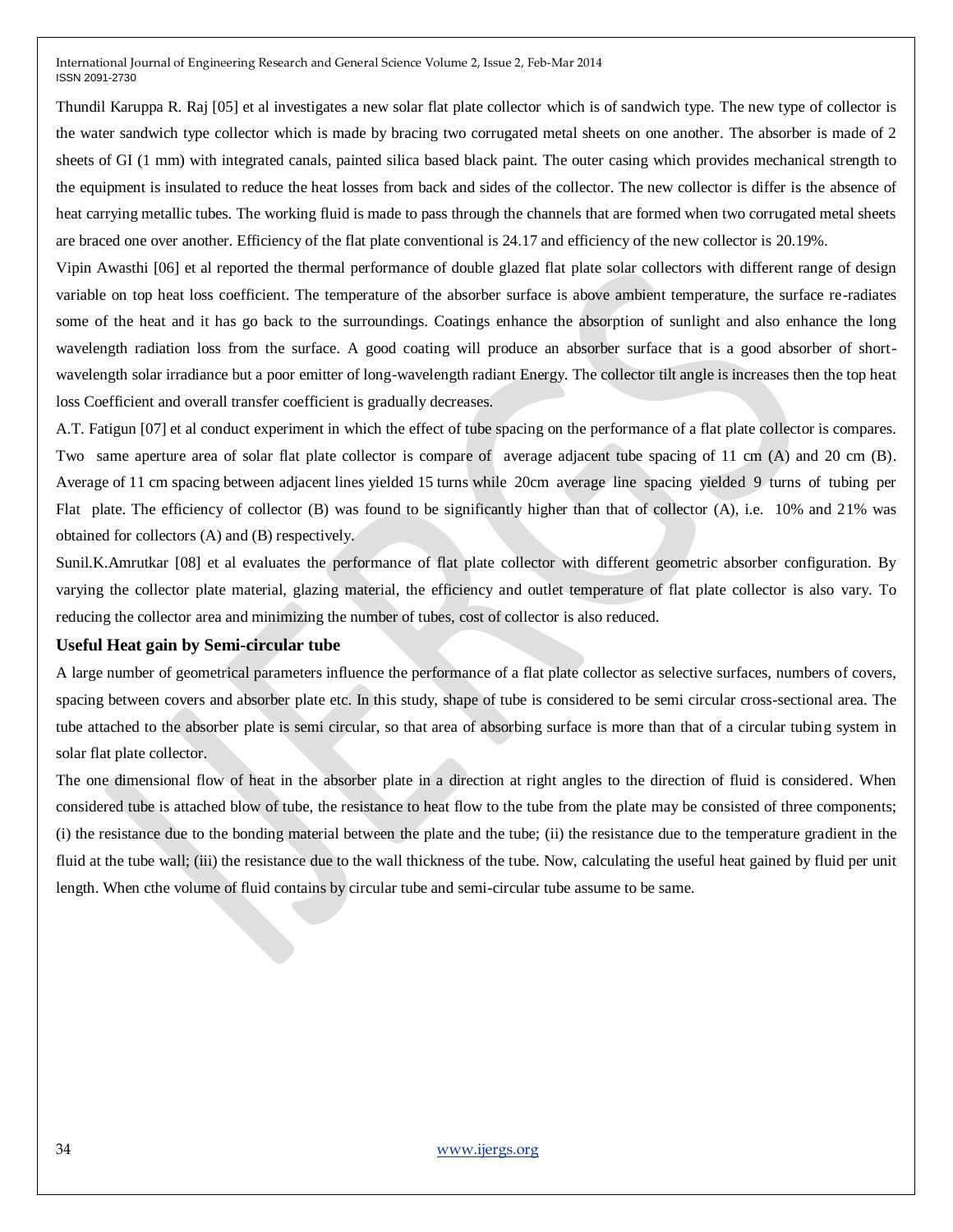

**Insulating Box** 



Let,  $T_b=100^0C$  and  $T_f=60^0C$ 

Inner diameter of tube  $(Di) = 10$ mm

 $C_w = 250W/m^2k$ 

 $C_b = 40W/m^2k$ 

 $h_{fi} = 100W/m^2k$ 

Where

 $T_b$ =Base temperature above the bond

 $T_f$ =Fluid temperature

 $C_b$ =Bond conductance

Cw=Conductance of the tube wall

```
h<sub>fi</sub>=Film heat transfer co-efficient
```

$$
Q_{u} = \frac{T_b - T_f}{\frac{1}{C_b} + \frac{1}{\pi D_i h_{fi} + \frac{1}{C_w}}}
$$
 [09]

## $=115.174$  W/m<sup>2</sup>

Now when considered that the fluid is flowing through semi circular cross-sectional area, then the resistance due to bonding material and resistance due to wall thickness are eliminated. Dci=1.414D<sub>i</sub> is the diameter of semi circular tube. So, the useful heat gain  $(Q_u)$  by tube is increases.



Fig. No.-02 Flat Plate Collector with semi-circular cross-sectional tube

35 [www.ijergs.org](http://www.ijergs.org/)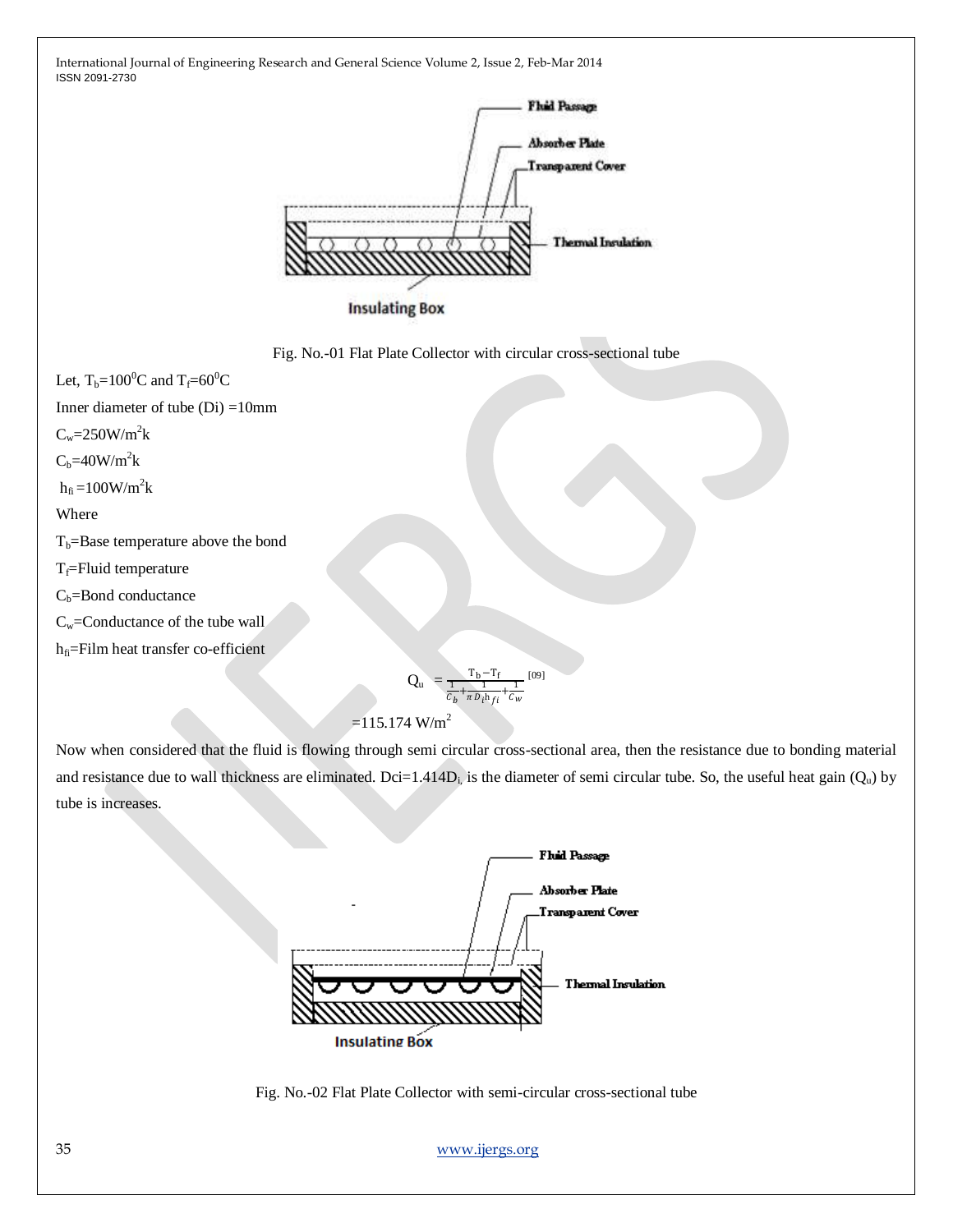And the useful heat gain is given as

$$
Q_u = \frac{T_b - T_f}{\frac{1}{\pi D_{ci} h_{fi}}}
$$



**Result and discussion:** By using the semi-circular tube below the absorber plate, the useful heat gain is increase. The graph shows that when using the fluid at low temperature, the semi-circular type tube absorbed more heat than circular tube. This result also indicates that when using the fluid having low melting point the useful heat gain by the fluid is more.

**Conclusion:** The flat plate collector with semi circular cross sectional tube has absorbed more heat than that of circular crosssectional area tube, due to increasing absorbing area of tube, reducing the resistance due to the bonding material between the plate and the tube and the resistance due to the wall thickness of the tube. So, this method improves the efficiency of flat plate collector.

### **References:**

- [01]. Duffie,J.A and Beckman "Solar engineering of thermal processes". John willy & sons, INC., London, 2006
- [02]. "Renewable Energy focus handbook', ELSEVIER, page 335, 2009
- [03]. Sukhatme S.P. "Principles of thermal collection and storage". McGraw Hill, New Delhi, 2007
- [04]. Nandurkar, Y.Y. and Shelke R.S. "Performance and analysis of ISI flat plate collector with modified flat plate collector" International Journal of Engineering Science and Technology, India, Vol-4, page 944-946, 2012
- [05]. Raj, R.T.K. and Pavan, P. and Reddy, R.D. "experimental investigation of a new solar flat plate collector" Research Journal of Engineering Sciences, India, Vol-1(4), page 1-8, 2012